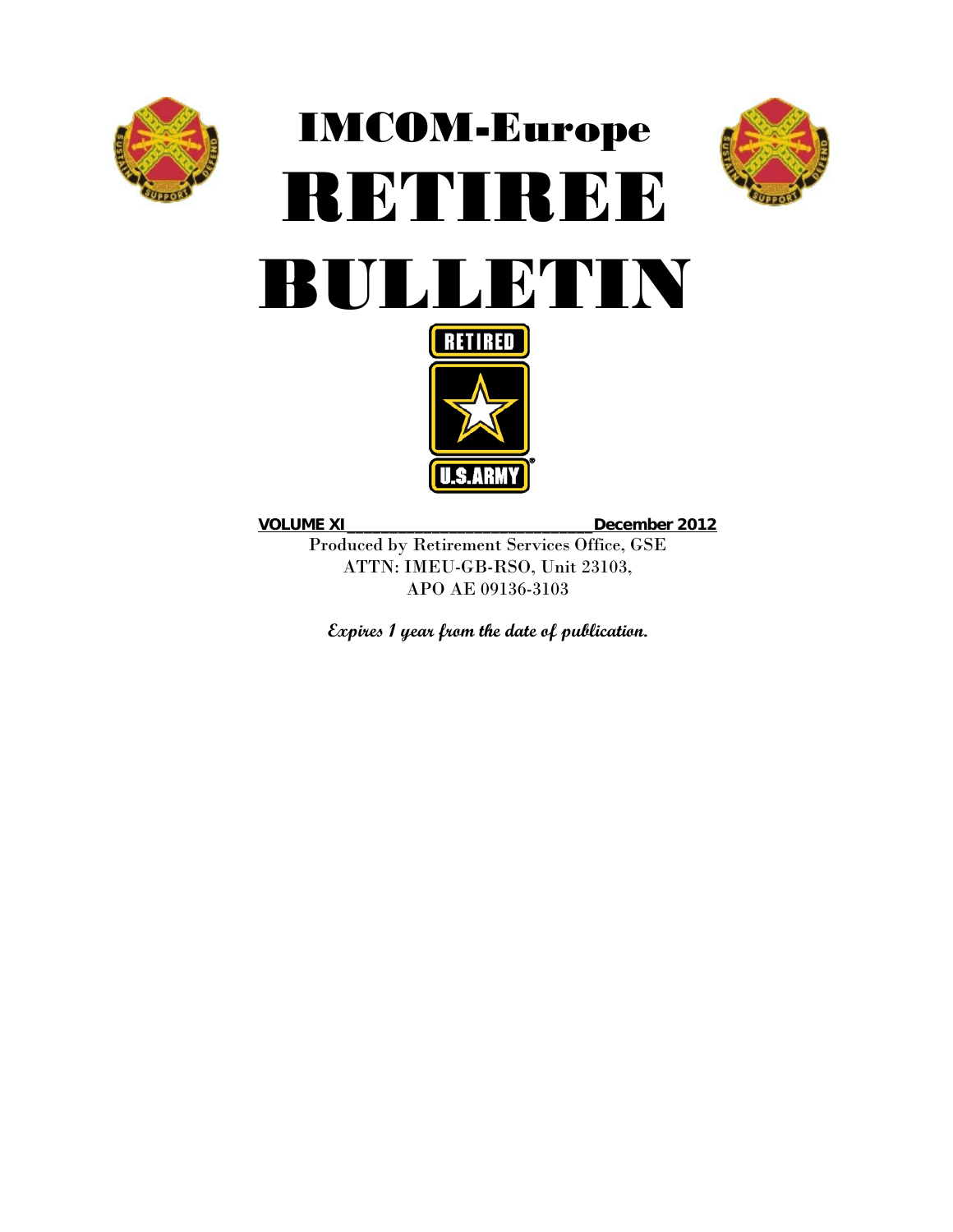IMCOM-Europe publishes the Retiree Bulletin twice a year (June and December) in accordance with AR 600-8-7. The June issue is mailed out, the December issue is available electronically on the IMCOM-Europe website at *http://www.imcom-europe.army. mil/webs/sites/europe\_life/retiree/index.html*. The purpose of the Bulletin is to keep retired Soldiers, their spouses, and Families informed of their rights and privileges; to update them on developments in the Army; and to inspire goodwill and a desire to support the Army in the civilian community. You may send inquiries or comments about the IMCOM-Europe Retiree Bulletin to the editor of the Retiree Bulletin, IMCOM-Europe (IMEU-GB-RSO), Unit 23103, APO AE 09136-3103. You may also get in touch by email: usarmy.sembach.imcom-europe.mbx.usarmy-sembach-imcom-europe-rso@mail. mil or by calling DSN (314) 496-5806 or civilian 0049-(0)6302-67-5806.

You may direct all other questions to the retirement services office (RSO) at your local United States Army garrison (USAG) (see page 8).

Circulation: 7,300

COMMANDER AND EDITORIAL STAFF:

Lieutenant General Donald M. Campbell, Jr. Commanding General, USAREUR

Ms. Kathleen Y. Marin Director, IMCOM-Europe

Mr. Michael L. Malone IMCOM-Europe Retirement Services Officer/Editor



Dear Retirees, Family Members, and Annuitants:

This year, the Army in Europe Retiree Appreciation Day will be hosted by USAG Wiesbaden with a proposed date of 26 October 2013. The location of the event is still to be determined due to the numerous construction projects ongoing in Wiesbaden. The confirmed location will be published in the June 2013 issue of the Retiree Bulletin.

We invite all of you to the Army in Europe Retiree Appreciation Day in Wiesbaden. Come and enjoy the event, see your old friends, and make some new ones.

Sincerely,

 $\sqrt{2}$ **E** MALONE IMCOM-Europe RSO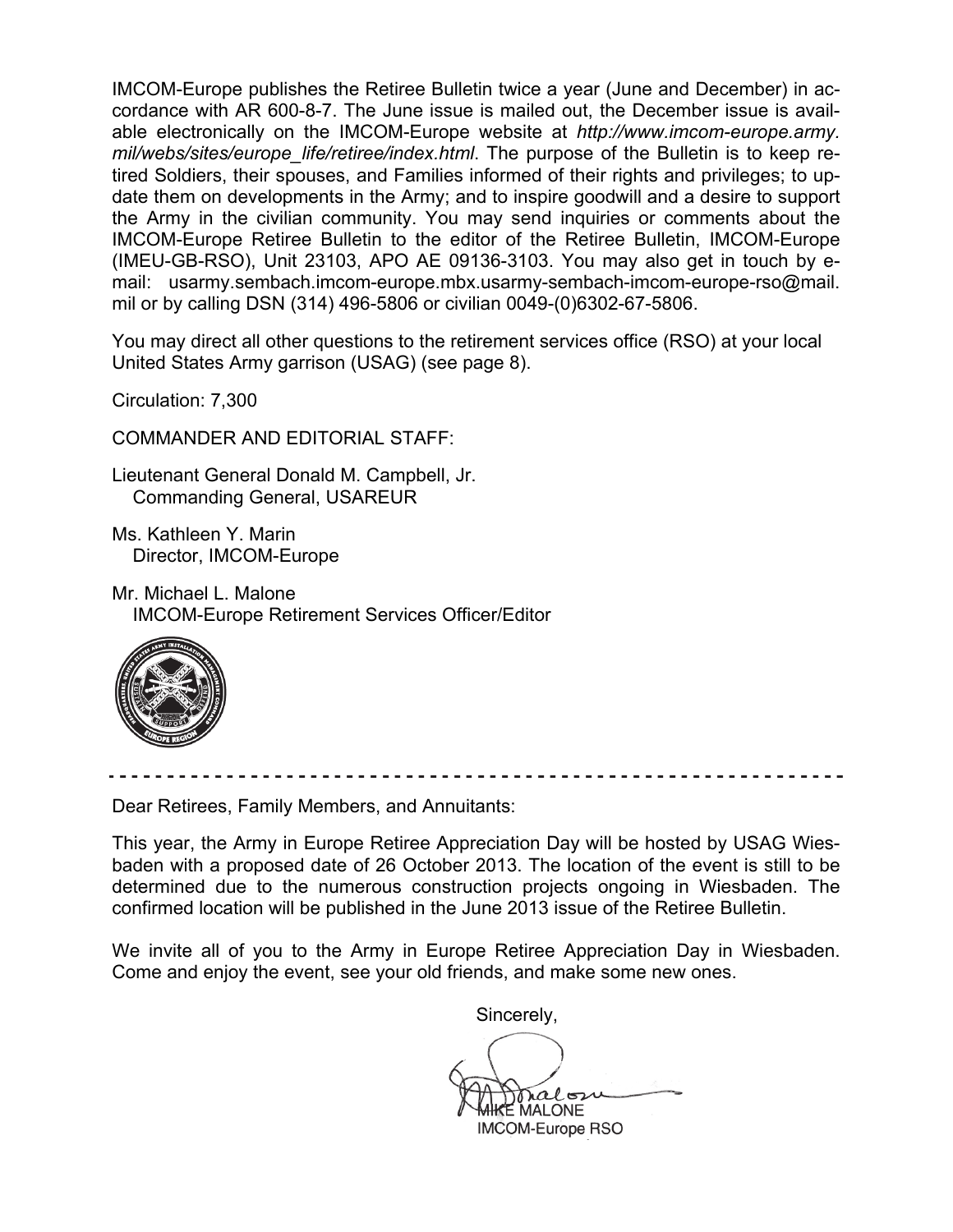#### **IMCOM-Europe, GSE (IMEU-GB-RSO), Unit 23103, APO AE 09136-3103**



## **IMCOM-EUROPE RETIREE BULLETIN**



### **Volume XI December 2012**

#### **This bulletin expires 1 year from the date of publication.**

#### **CONTENTS**

| Customs Tips for U.S. Retirees, Gray-Area Retirees, 100-Percent Disabled Veterans, |  |  |
|------------------------------------------------------------------------------------|--|--|
|                                                                                    |  |  |
|                                                                                    |  |  |
|                                                                                    |  |  |
|                                                                                    |  |  |
|                                                                                    |  |  |
|                                                                                    |  |  |
| IMCOM-Europe Retiree Bulletins are available at https://aepubs.army.mil/.          |  |  |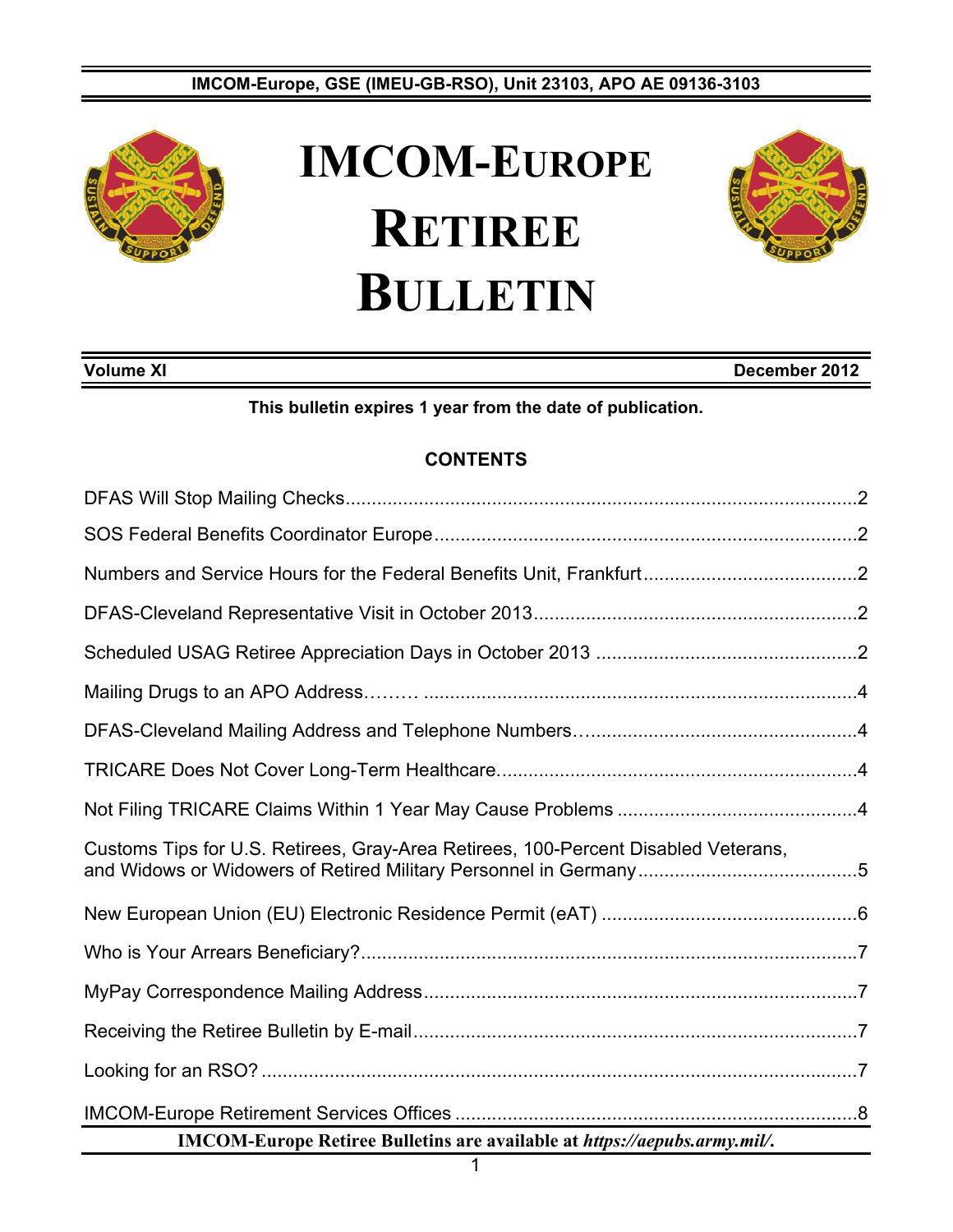### **DFAS Will Stop Mailing Checks**

Effective 1 March 2013, the Defense Finance and Accounting Service (DFAS) will stop mailing out checks. All retirees and annuitants currently receiving their payment by check to an address **must change the method of payment to direct deposit to a bank by the end of January 2013.** The processing time for the transaction is approximately 4 weeks.

### **SOS Federal Benefits Coordinator Europe**

For questions about SOS benefits, please call DSN (314) 496-6082 or civilian 0049- (0)6302-67-6082.

#### **Numbers and Service Hours for the Federal Benefits Unit, Frankfurt**

The Federal Benefits Unit (FBU), Frankfurt, numbers and hours are as follows for Americans residing in **Austria, Germany**, and **Liechtenstein**:

### **Monday to Friday**

0800 to 1100 Telephone: 0049-(0)69-90-555-1100 Fax: 0049-(0)69-749352

E-Mail Address: fbu.frankfurt@ssa.gov

### **The office is closed on—**

- German and American holidays.
- The last Thursday of the month.

FBUs **will not assist** retirees and annuitants **with military retired pay** issues. Please refer to the last page of this bulletin to find an RSO to assist you with issues involving DFAS-Cleveland. You may also contact DFAS-Cleveland directly using the telephone numbers on page 4.

#### **DFAS-Cleveland Representative Visit in October 2013**

A representative from DFAS-Cleveland will travel to Europe to help retirees and

annuitants with pay issues and provide oneon-one audits of their pay records. Below is the tentative schedule:

**18 Oct 13:** Vicenza, Luna Bubble Annex, during the Retiree Appreciation Day (RAD) (0800-1200)

**21 Oct 13:** Benelux, SHAPE, at a location to be determined (0900-1300)

**22 Oct 13:** Ramstein, Air Force Officers Club, during the RAD (0800-1200)

**23 Oct 13:** Stuttgart, Patch Barracks, at the Swabian Special Events Center (0800-1500)

**24 Oct 13:** Ansbach/Katterbach, at a location to be determined (0900-1400)

**25 Oct 13:** Grafenwöhr, building 244, during the RAD (0800-1500)

**26 Oct 13**: Wiesbaden, during the RAD (0800-1500), at a location to be determined.

Always check with your local RSO to ensure military priorities did not cause a change in this schedule.

### **Scheduled USAG Retiree Appreciation Days in October 2013**

The following USAG RADs are tentatively scheduled for October 2013:

**USAG Vicenza:** Friday, **18 October 2013**, at a location to be determined from 0900 to 1200 (doors open at 0800 for registration and close at 1130). Medical services will include flu shots and other vaccinations, medical screening, diet counseling, eye exams, bloodpressure screening, blood-sugar testing, and pharmacy information. Representatives of various agencies will be present to answer questions and provide assistance, including representatives from the Chaplain's Office, customs, Red Cross, Army Community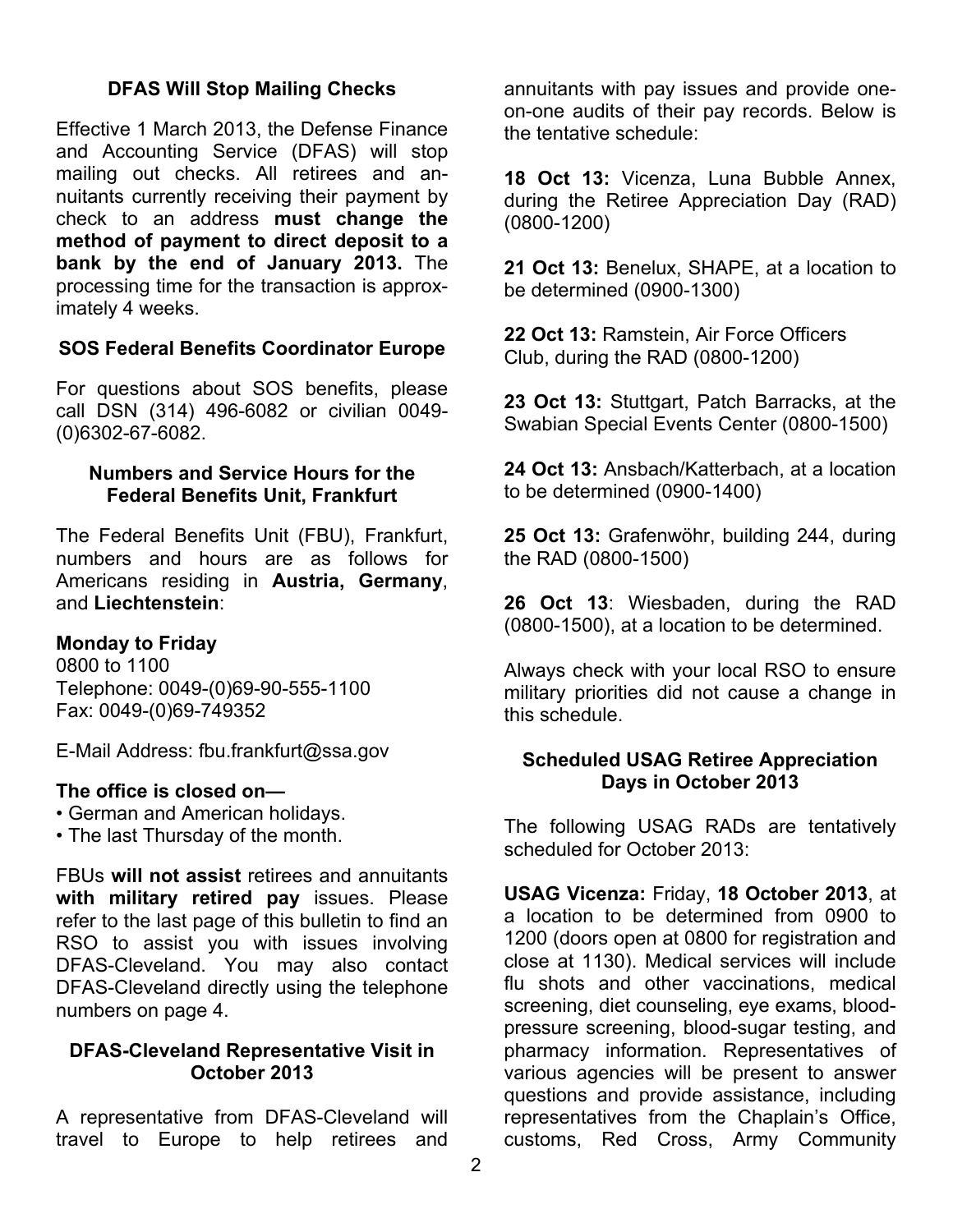Service (ACS), the ID-card office, the passport office, the Installation Access Control System, the legal office, local associations, AAFES, and the Service Credit Union. Representatives of the following outside agencies will attend: DFAS-Cleveland and the FBU, Rome (if funds are available). Dental-screening services will be available. The location may change because of military missions.

**USAG Benelux:** The RAD is scheduled for Monday, **21 October 2013**, in the chapel annex at SHAPE, from 0900 to 1200 (doors open at 0800 for registration and close at 1100). Garrison support agencies and DFAS-Cleveland will be represented.

**Kaiserslautern Military Community:** The USAG Kaiserslautern will hold a joint RAD with the Air Force on Tuesday, **22 October 2013**, at the Ramstein Officers Club from 0900 to 1200 (doors open at 0800 for registration and close at 1100). DFAS-Cleveland and community support agencies will be represented.

**USAG Stuttgart:** Wednesday, **23 October 2013**, at Patch Barracks, in the Swabian Special Events Center (subject to change), from 0800 to 1400. Medical services will include flu shots and other vaccinations, diet counseling, eye exams, medical screening, blood-pressure screening, blood-sugar testing, and pharmacy information. Ophthamology services may be offered (depending on person-nel availability). Dental services will provide retirees only with oral hygiene information and exams. Representatives of the following services will attend: The Chaplain's Office, customs, Red Cross, ACS, the IDcard office, the passport office, the Installation Access Control System, the National Archives and Records Administration, the legal office, local associations, AAFES, and the Service Credit Union. Representatives of the following outside agencies will attend: DFAS-Cleveland and the FBU, Frankfurt (for Social Security and United States Depart-

ment of Veterans Affairs (VA) information)), if funds are available.

**USAG Ansbach:** Thursday, **24 October 2012**, at a location to be determined. Medical services will include flu shots and other vaccinations, medical screening, diet counseling, eye exams, blood-pressure screening, bloodsugar testing, and pharmacy information. Representatives of the following services will attend: The Chaplain's Office, customs, Red Cross, ACS, the ID-card office, the passport office, the Installation Access Control System, the National Archives and Records Administration, the legal office, local associations, AAFES, and the Service Credit Union. Representatives of the following outside agencies will attend: DFAS-Cleveland and the FBU, Frankfurt (for Social Security and VA information), if funds are available.

**USAG Grafenwöhr:** Friday, **25 October 2013**, in building 244, main post, from 0900 to 1500 (doors open at 0800 for registration). Medical services will include flu shots and other vaccinations, medical screening, diet counseling, eye exams, blood-pressure screening, blood-sugar testing, and pharmacy services. Dental services will provide retirees with oral hygiene information and screening appointments. Representatives of the following services will attend: The Chaplain's Office, customs, Red Cross, ACS, the ID-card office, the passport office, the Installation Access Control System, the National Archives and Records Administration, the legal office, local associations, AAFES, and the Service Credit Union. Representatives of the following outside agencies will attend: DFAS-Cleveland and the FBU, Frankfurt (for Social Security and VA information), if funds are available.

**USAG Wiesbaden:** Saturday, **26 October 2013**, at a location to be determined, from 0900 to 1400 (doors open at 0800 for registration and close at 1300). Representatives from various agencies will attend to answer questions and provide assistance. The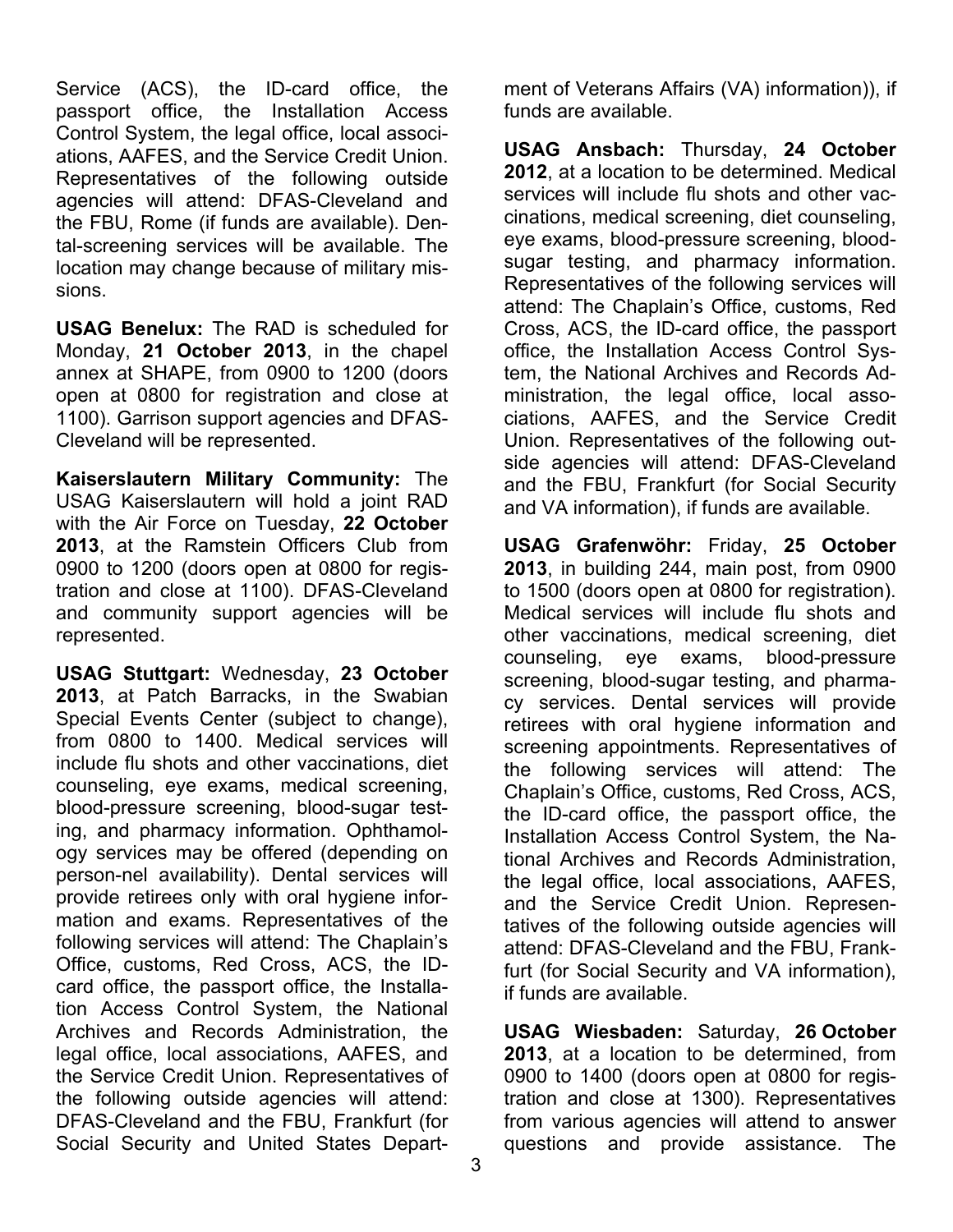agencies represented include DFAS-Cleveland; the FBU, Frankfurt (for Social Security and VA information); and various garrison support agencies. The representatives will address the following issues: ID cards, the Defense Enrollment Eligibility Reporting System, the Installation Access Control System, legal support, and medical and dentalscreening services.

#### **Mailing Drugs to an APO Address**

Mailing medicine and pharmaceuticals, including over-the-counter drugs, nutritional supplements, and vitamins, directly to individuals through an Army post office (APO) is prohibited. This continues to be an issue.

#### **DFAS-Cleveland Mailing Address and Telephone Numbers**

The DFAS-Cleveland centralized mail-handling operation addresses and telephone numbers are as follows:

Defense Finance and Accounting Service U.S. Military Retirement Pay P.O. Box 7130 London, KY 40742-7130

| Telephone: | 001-800-321-1080 |
|------------|------------------|
| Telephone: | 001-216-522-5955 |
| Fax:       | 001-800-469-6559 |

Defense Finance and Accounting Service U.S. Military Annuitant Pay P.O. Box 7131 London, KY 40742-7131

| Telephone: | 001-800-321-1080 |
|------------|------------------|
| Telephone: | 001-216-522-5955 |
| Fax:       | 001-800-982-8459 |

**For Germany only (toll-free): 0800- 5891634 (dial as shown). This number cannot be reached from a DSN telephone. Currently there is low usage of this line.** 

### **This service may be discontinued if not being used by more customers.**

Ensure the last four digits of your social security number and your signature are on all pages sent by fax. You can change your address online through the MyPay website at *http://www.dfas.mil*.

### **TRICARE Does Not Cover Long-Term Healthcare**

**TRICARE does not provide a long-term healthcare benefit.** You may need to look at purchasing long-term healthcare insurance coverage for assistance with long-term care costs. TRICARE, like Medicare, is designed to cover medical care for illnesses and injuries, such as cancer, a broken arm, or a stroke. It will not pay for long-term assistance with activities of daily living, such as dressing, eating, or using the bathroom. For information on long-term healthcare coverage, contact commercial companies that provide long-term care benefits. The Office of Personnel Management provides long-term care coverage through the Federal Long Term Care Insurance Program (FLTCIP). Many TRICARE beneficiaries may be eligible to participate in the FLTCIP. For more information, call 001-800-582-3337.

### **Not Filing TRICARE Claims Within 1 Year May Cause Problems**

The TRICARE claims center requests all bills and claims be submitted no later than 12 months after the first day you receive care on an outpatient basis. TRICARE needs to receive claims for inpatient services no later than 12 months after the day you leave the hospital. File claims by submitting a completed DD Form 2642 (TRICARE DOD/ Champus Claim, Patient's Request for Medical Payment). Ensure you include proof of payment with the claim. Claims received later than 1 year after the date that service was provided may not be honored. If, however,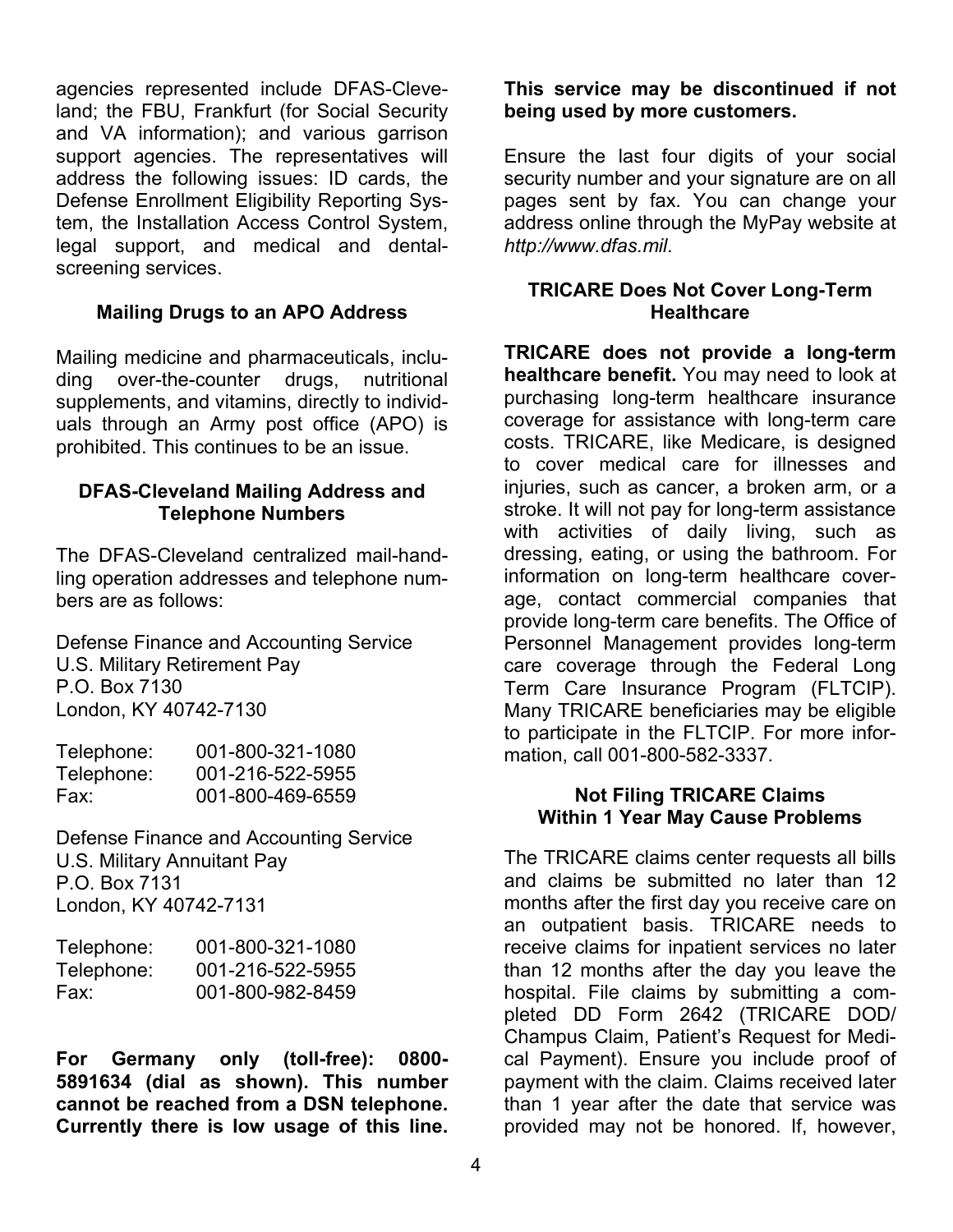the bill is dated later than 1 year after the date the service was provided, TRICARE will honor the claim.

Remember, TRICARE may not cover all host-nation services offered. You should always check with your local TRICARE office for guidance on services offered versus services covered before accepting them.

Drugs are a big issue. Ensure a prescription indicates the **American name of the drug**.

### **Customs Tips for U.S. Retirees, Gray-Area Retirees, 100-Percent Disabled Veterans, and Widows or Widowers of Retired Military Personnel in Germany**

Exchange and Commissary Shopping in Germany After Retirement

Retired military personnel, widows or widowers of retired military personnel and their dependents, retired reservists (reservists who are otherwise eligible for retirement, but are under 60 years of age), and 100-percent disabled veterans are authorized to purchase nonrationed goods at U.S. Forces sales facilities in Germany in accordance with the Revised Forces Customs Law (*Truppenzollrechtsänderungsgesetz*) and the Forces Customs Ordinance (*Truppenzollverordnung*). The same rule applies to children of military personnel. It does not apply to retired civilian employees who reside in Germany or visit Germany.

Before you and your dependents shop in U.S. Forces sales facilities, you must obtain a U.S. Forces Status Verification (AE Form 550-175K) from a U.S. Forces Customs-Europe office in Germany. Dependents visiting Germany without their retiree sponsor and widows or widowers of military personnel or military retirees visiting Germany are not authorized to obtain an AE Form 550-175K.

Which Documents Does the U.S. Forces Customs Office Require?

Military Retirees:

- Military Retiree ID-card
- Passport (with valid residence permit, if ordinary resident in Germany)

Dependents and Unaccompanied Dependents (UDs)

- Dependent Retiree ID-card
- *Personalausweis* or passport (with a valid residence permit, if ordinary resident in Germany)

Widows and Widowers:

- Widow or Widower ID-card
- *Personalausweis* or passport (with a valid residence permit, if ordinary resident in Germany)

Self-Registration for Spouses of Military Retirees:

- Written request for self-registration dated and signed by the retiree, or a certificate proving that the retiree is medically incapacitated and not able to write and sign a request for self-registration
- Original documents for the military retiree and dependent as listed above

Shopping Assistants:

- Written request for shopping-assistant authorization, dated and signed by the retiree, widow or widower, or UD
- A certificate proving that the retiree, the widow or widower, or the UD is medically incapacitated or under custodianship
- Original documents for the military retiree, the widow or widower, or the dependent as listed above

**NOTE:** The designated shopping assistant needs to bring his or her *Personalausweis* or passport (with valid residence permit, if ordinary resident in Germany).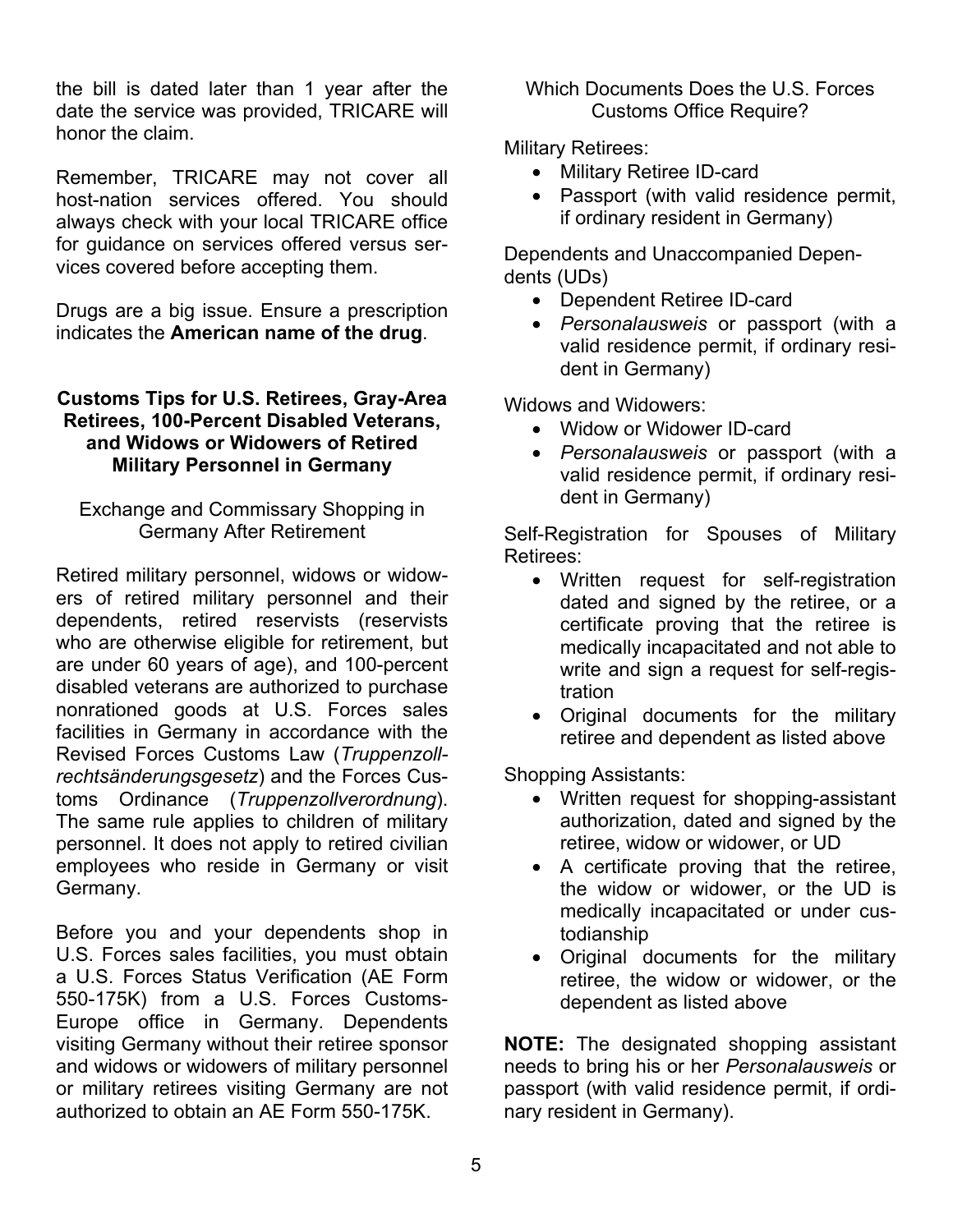All questions about customs issues should be addressed to your local U.S. customs office in your garrison.

AE Form 550-175K must be presented to the German customs office servicing your area of residence for further processing and issuing of the actual authorization forms, Form 0216 and Form 0217, also called "Pink Card." AE Form 550-175K will specify the validity date of the "Pink Card." Your retiree ID card and the "Pink Card" will allow you access to U.S. Forces sales facilities in Germany. The purchase of rationed items is not authorized. All purchases must be for personal use only and, as such, may not be transferred or resold.

No later than the 5th day of a month, the "Pink Card" must be presented to the issuing customs office together with all original cashregister sales receipts for the previous month's purchases. German customs will levy duties in the amount of 17.5 percent for items with a single-item sales price of **less** than the U.S. dollar equivalent of 50 euros; for items with a single-item sales price of the U.S. dollar equivalent of 50 euros or **more**, German customs will charge the regular tariff rate plus 19 percent value-added tax (*Mehrwertsteuer*). Websites are available to help retirees determine their duty rates. A list of the tariff rates (in English) used to determine duty rates for specific items can be found at *http://www.zolltarifnummern.de*. The website *http://www.ezt-online.de* also provides information on tariff rates, but is available in German only. The euro rate that German customs will use to calculate the value of items is available at *http://www.zoll.de*. Duties will be levied based on the euro rate applicable for the month during which the purchases were made.

If a "Pink Card" was not used for its entire validity period, German customs officials will request a written statement from the "Pink Card" holder verifying that purchases were

not made during the remainder of the time that the card was valid. German customs officials are authorized to forward the "Pink Card" holder's information to the U.S. Forces for verification. **Be aware that German customs officials also have the authority to withdraw your "Pink Card" if you fail to meet your obligations.** 

Post exchanges and commissaries will annotate large sales (for example, TVs, furniture, computers) on the "Pink Card."

### Using the APO in Germany

Retired military personnel, widows and widowers, retired reservists, 100-percent disabled veterans, and unaccompanied dependents whose sponsors are serving in restricted tour areas may apply to use the U.S. Forces Postal System. To obtain APO privileges, you must make arrangements with the local APO to receive your mail through "Box R" (general-delivery mail section). Your mail must be addressed to "Box R" and must include the word "Retired." You must pick up your mail at the APO. The postal officer will advise you of any restrictions on package sizes. The personnel categories mentioned above are authorized to receive parcels through the APO. The value of the goods or items, however, may not exceed 45 euros if received from a private person or 22 euros if received from a company. All Box-R mail that exceeds the 16-ounce weight limit or the 22 or 45-euro monetary limit will be immediately returned to the sender. The intended recipient will be notified in writing of the delivery rejection and the return of the parcel. For questions regarding any category of personnel not listed here, please contact your local U.S. Forces customs office. (Source: AE Regulation 550-175)

#### **New European Union (EU) Electronic Residence Permit (eAT)**

In September 2011, EU countries started issuing the new eAT. Before then, individuals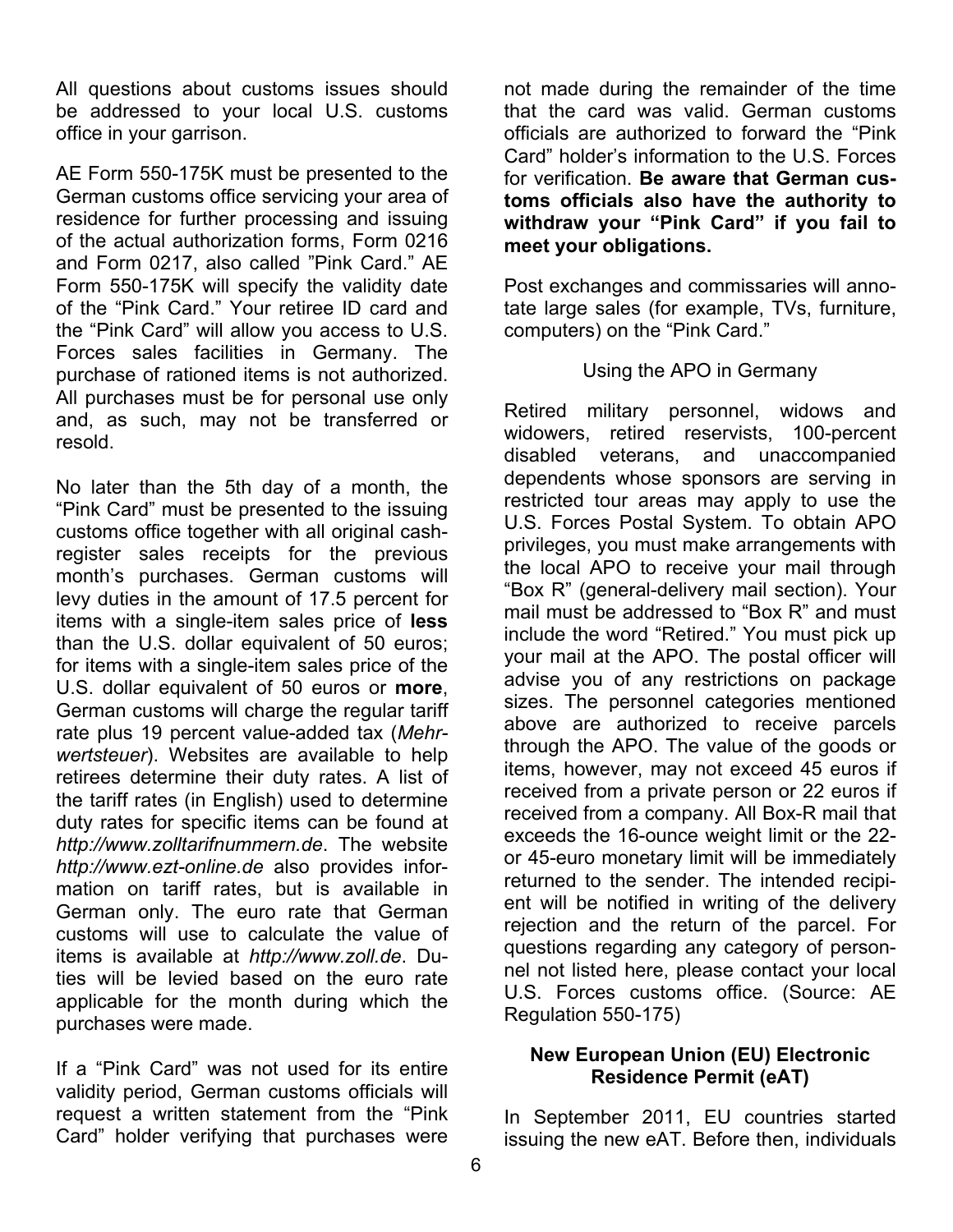received an adhesive "Residence Permit" label in their passport, but now they receive an eAT as a separate document in creditcard format. **The card is valid for identification only in the country you live in.** It does not replace a passport for travel to other EU countries. The card has a built-in chip that will store fingerprints of all persons age 6 and older and support electronic signatures for the legally binding signing of digital documents. These are just two of the functions the card can have. Normally, the card is issued for the validity period of your passport (up to 10 years). The cost in Germany is up to 80 euros. Existing residence permits in passports will be changed out as they expire but no later than 1 May 2021. For more information about the new card, check with your host-nation immigration authorities.

### **Who is Your Arrears Beneficiary?**

Who did you designate as your arrears beneficiary for your last month of retirement pay? Since we have no way of knowing how long we will live, we need to ensure that the information DFAS has about our arrears beneficiary remains current.

Once a retiree dies, DFAS-Cleveland will recoup the last check either from the bank or the spouse. DFAS will audit and then close the retiree's retired-pay account. If the retiree did not identify a beneficiary for the last retirement pay, DFAS will use the last election on file. Furthermore, DFAS-Cleveland cannot start the annuitant payments of the Survivor Benefit Plan until the retiree's retired-pay account is closed. Therefore, contact your local RSO about completing DD Form 2894 (Designation of Beneficiary Information).

#### **MyPay Correspondence Mailing Address**

If you are a retiree, work for the Government as a civilian, and use MyPay, remember that changing your address on the civilian side of the MyPay screen will not automatically change your retiree mailing address. You must also change the information on the retiree side. In addition, when changing an address in MyPay, remember that APO and FPO addresses are not foreign addresses. Enter APO or FPO addresses in the CONUS field. Many APO and FPO addresses entered at DFAS include information that causes postal problems. Include in your APO or FPO address only the information provided by postal personnel. **Your MyPay mailing address is your official Army mailing address.** 

### **Looking for an RSO?**

If you live outside Belgium, Germany, Italy, or the Netherlands, contact the IMCOM-Europe RSO at DSN (314) 496-5806 or civilian 0049- (0)6302-67-5806. Otherwise, see the list on page 8.

### **Receiving the Retiree Bulletin by E-Mail**

If you wish to receive the Retiree Bulletin by e-mail, you can ask to be included in the electronic distribution list by logging onto *https://aepubs.army.mil/.* Click on *Retiree*, enter the information requested in the pop-up window, and click on *Submit*. This is a onetime registration. Once you subscribe, you will send all future Retiree Bulletins by e-mail. If you change your e-mail address, you must register again.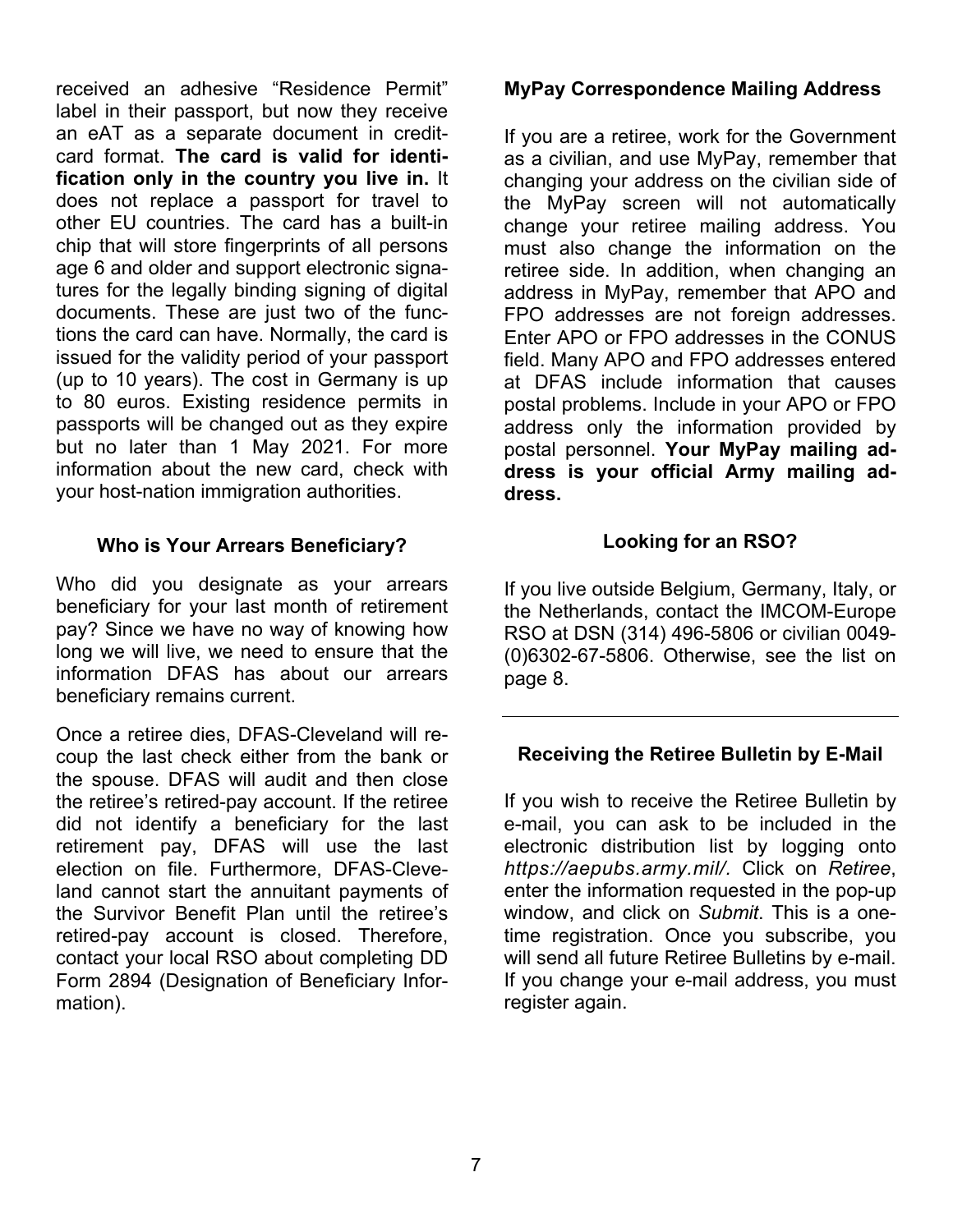### **IMCOM-Europe Retirement Services Offices**

#### **GERMANY**

usarmy.ansbach.imcomeurope.list.rso@mail.mil

USAG Bamberg USAG Baden-Württemberg USAG Stuttgart Unit 27535 Unit 29245 Unit 30401 APO AE 09139-7535 APO AE 09102-9245 APO AE 09107-0401 Tel. 0049-(0)951-300-7514 Tel. 0049-(0)6221-57-8399 Tel. 0049-(0)7031-15-2010 rso-bamberg@mail.mil retirement@mail.mil list.retired-services@mail.mil

usarmy.baumholder.imcomeurope.list.retirement-service- @mail.mil

USAG Benelux USAG Schinnen USAG Vicenza europe.mbx.rso@mail.mil

#### **IMCOM-EUROPE (Sembach, Germany)**

(IMEU-GB-RSO) Unit 23103 APO AE 09136-3103 Tel. 0049-(0)6302-67-5806 usarmy.sembach.imcomeurope.mbx.usarmy-sembachimcom-europe-rso@mail.mil

#### **Ansbach Grafenwöhr Schweinfurt**

USAG Ansbach USAG Grafenwöhr USAG Schweinfurt Unit 28614 Unit 28130 CMR 457 APO AE 09177-8614 APO AE 09114-8130 APO AE 09033 Tel. 0049-(0)981-183-3301 Tel. 0049-(0)9641-83-2101 Tel. 0049-(0)9721-96-8919 usarmy.grafenwoehr.imcom.list. rsografenwoehr@mail.mil

#### **Bamberg Heidelberg Stuttgart**

#### **Baumholder Kaiserslautern Wiesbaden**

USAG Baumholder USAG Kaiserslautern USAG Wiesbaden Unit 23746 Unit 23152 Unit 29623 APO AE 09034-3746 APO AE 09227-3152 APO AE 09096-9623 Tel. 0049-(0)6783-6-6080 Tel. 0049-(0)631-411-8838 Tel. 0049-(0)611-705-7668 usarmy.kaiserslautern.imcomeurope.list.usag-k-ret-serv@mail.mil

US NATO/SHAPE SUPT GP Unit 21602<br>CMR 451 CMR 451 CMR 451 APO AE 09703-1602 APO AE 09708 Tel. 0031-46-443-7267 Tel. 0039-0444-71-7262

usarmy.schweinfurt.imcomeurope.mbx.rso@mail.mil

usarmy.bamberg.usareur.list. usarmy.badenwur.usag.mbx. usarmy.stuttgart.imcom-europe.

usarmy.wiesbaden.imcomeurope.mbx.retirement-servicesoffice@mail.mil

### **BELGIUM NETHERLANDS ITALY/AFRICA/MIDDLE EAST**

Tel. 0032-65-44-6238 usarmy.benelux.imcom-europe. usarmy.vicenza.imcom-europe. usarmy.benelux.imcom- mbx.rso@mail.mil mbx.mex.retirement-services@mail.mil

IMCOM-Europe RSO If you are calling from outside of Germany, the country code is 0049. Do not dial the (0) prefix. (For example, if dialing a number in Frankfurt, dial  $0049-69-...$ 

**NOTE:** Offices are open during normal duty hours only.

**To report a retiree's death**, call the USAREUR Casualty Operations Branch at 0049-(0)6221-57-4370 or -4369 (open 24 hours a day).